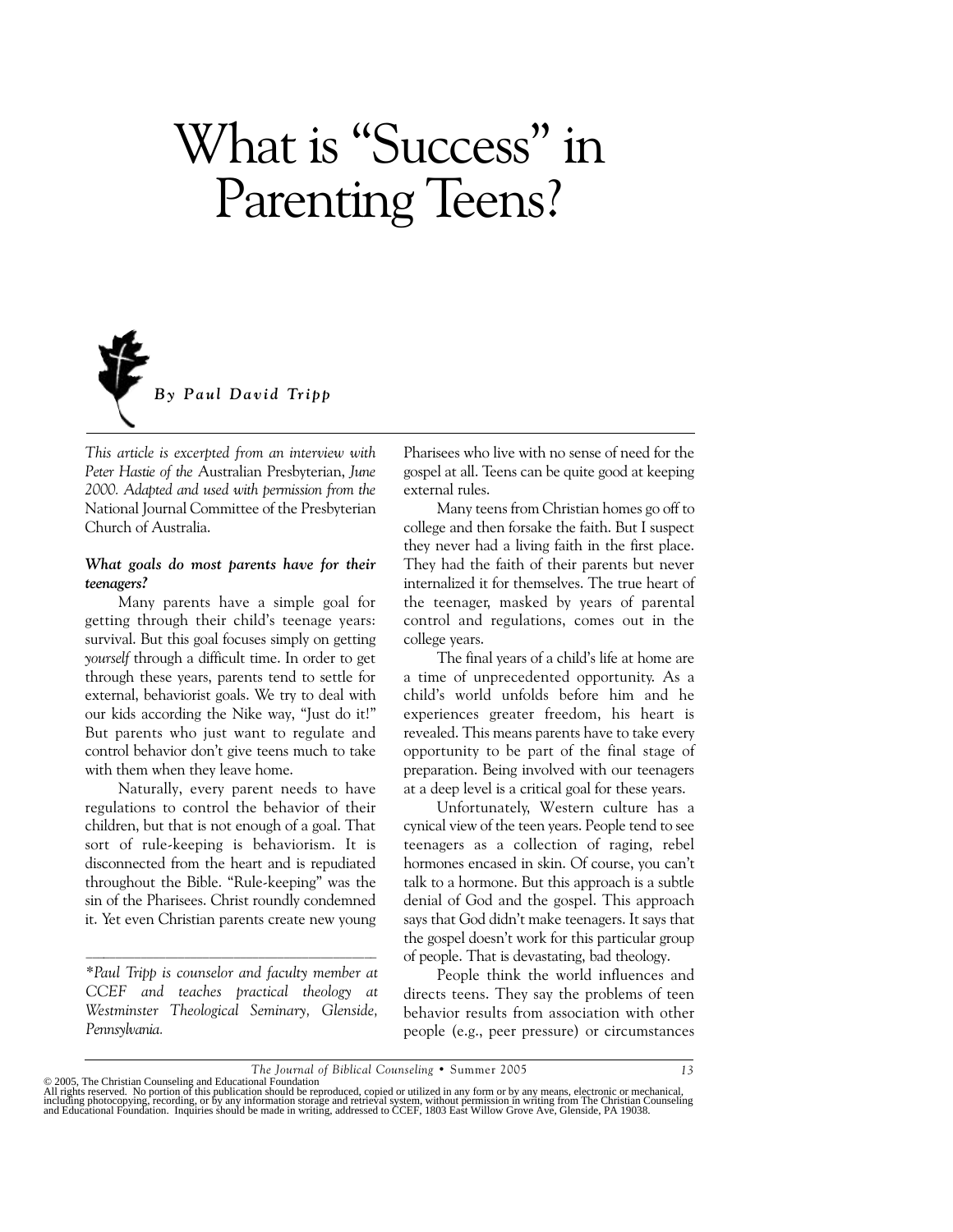(e.g., hormones). But the Bible says, in hundreds of ways, that human beings live out of their hearts. The world's blame-shifting comes straight out of the chaos of sin in Garden of Eden. The Bible says our relationships and circumstances are merely the occasions in which our hearts express themselves. The heart directs teens.

# *What do you mean when you use the word "heart"?*

The Bible has a simple anthropology. God says that people consist of two parts: the outer man (your earth-suit) and the inner man (your spiritual self). The Bible uses a number of words—mind, emotion, will, spirit—to describe the heart. In a sense, "the heart" is one big basket term, biblical shorthand for the inner man and all its functions.

The Bible attributes many important functions to the heart. We feel, think, purpose, desire, believe with our hearts. We also receive or reject God's new covenant for our hearts. If the heart is the steering wheel of the human being, if it's what causes us to do what we do, then it's quite obvious that the focus of parenting has to be with the heart of the teenager.

Christ uses the example of the tree to explain the function of the heart. You look at the tree and its fruit and you say: "That's an apple tree, because it has apples." If it weren't an apple tree by nature, it wouldn't produce apples. In Christ's example, the tree equals the heart, and the fruit equals behavior and its consequences.

Imagine that I have an apple tree in my backyard that produces mealy, shriveled apples year after year. I say to my wife, "I can fix our apple tree." I go out and cut off all the old apples. Then I nail shiny Red Delicious apples all over the tree. From fifty feet away the apple tree now looks like a fine and healthy apple tree. But we all know what's going to happen. Those apples are going to rot, too. If the tree consistently produces bad apples, then something is wrong with the system, right down to its roots. We won't solve the problem by nailing good apples onto the bad tree. This is the problem with much of modern child rearing, even in Christian circles. A lot of what gets called "biblical parenting" is nothing more than apple-nailing. Six weeks later, or perhaps six months, or six years, the child is right back to where he was before.

# **Are you saying that many Christian parents are behaviorists?**

Yes. But the problem is that they don't realize they are. And much of the time it's because they don't know the difference. There are lots of hurting parents out there who understand that something is not right about what they are doing. The problem is that they don't use a "heart" model for child rearing. If you go to the average Christian bookstore you won't even see the word "heart" mentioned in books on parenting. The books are all about techniques and strategies for controlling behavior. They are "behaviorist" even though they appear in Christian guise.

The scary thing about these books and strategies is that they are often temporarily effective. I can control a child's behavior through a variety of means. If I lay enough guilt on my child, it will move him. If I manipulate my teen with something he wants, a new car or a new bike, I will be temporarily effective. If I threaten him, he may comply. But the problem is that none of these strategies have lasting effectiveness. The inner person, the teen's heart, hasn't changed. The minute the threat or the incentive is gone, the child goes right back to what he was doing. This happens in the general population and in the church as well.

# *In what ways can the trials of the teenage years reveal what is really going on in the parents' hearts?*

I have four children, all of them now grown up. I wish I could say that the only time I got angry was when one of them broke *God's* law! However, the truth is that often I wasn't angry because they had sinned, but because their sin had gotten in *my* way. And what often gets in the way of parenting teenagers are the idolatries of the mother and father.

As a father, I too often live for comfort, appreciation, success, respect, and control. None of those things, in and of themselves, is wrong. But they must not rule my heart. If they do rule my heart, then in a moment of teen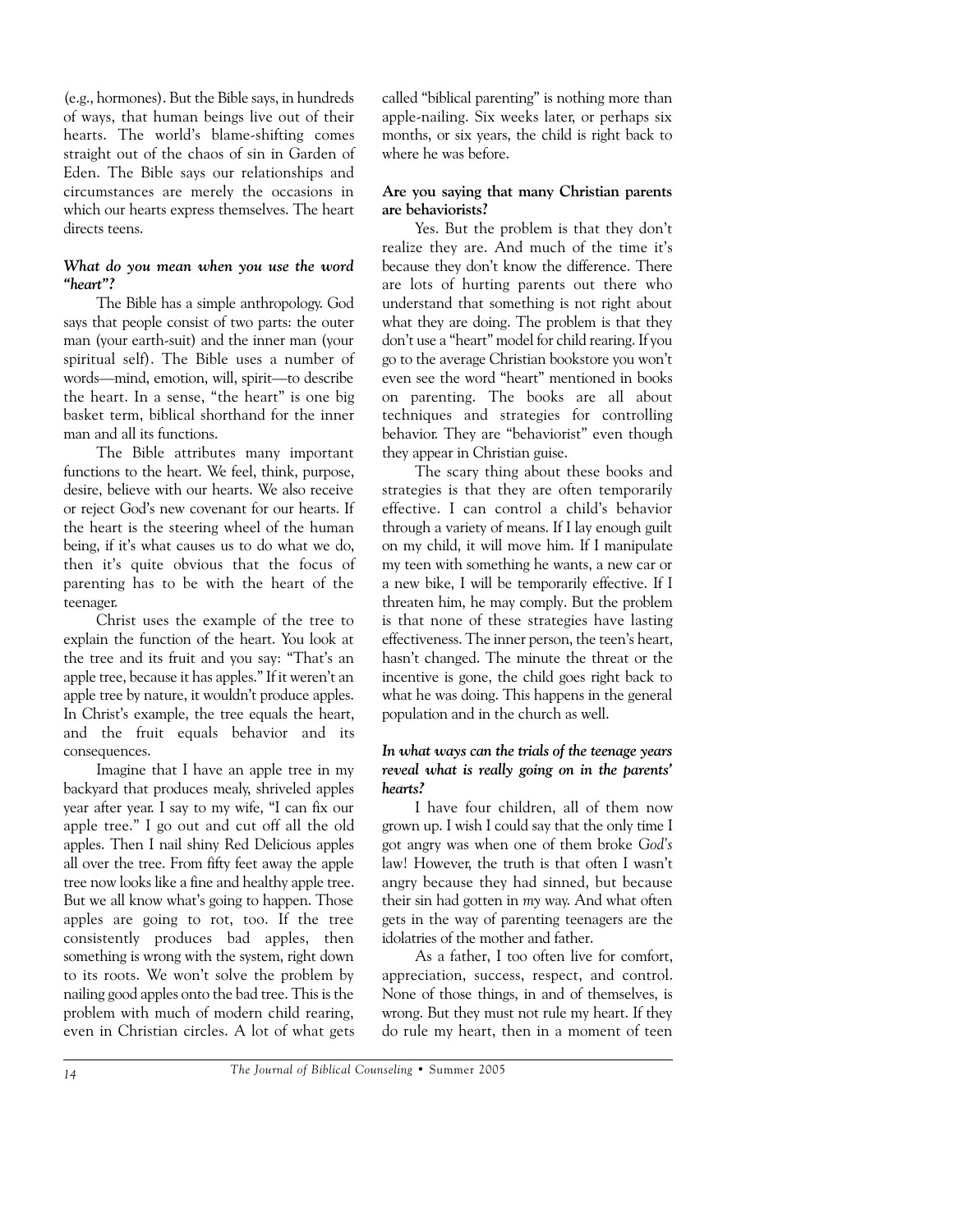trouble, I will likely personalize what is not personal and be adversarial in my approach to them. At that moment, *I* will be enraged because the teen has stopped me from doing or having what I really most want. I'll settle for a quick solution because I just want to get it over with. I'll turn a moment of God-given ministry opportunity into a moment of anger. I won't see how to wisely go towards his heart.

The key to being used by God with your children is to start with your own heart. Think about this scenario for a moment. Let's say that my love of possessions rules my heart. I'm very proud of my car, my house, and furniture. My teenage son comes in one Friday night and announces that he's smashed up my car. When he breaks this terrible news he is nervous and sits on my new audio system and wrecks it. He spills his can of Coke all over my oriental rug. Now, if I live for material things, I will fly into a rage. But God uses such accidents to reveal things to me about my teenager and about myself so that I can learn to become part of what God wants to do in my teen's life.

idolatry first, then all the strategies for dealing with your teens will not help. Goal-setting won't help either, because you always end up serving what rules your heart. It's like the law of gravity—it's always in operation. The Bible gets to the heart of this problem through its radical view of human nature. God declares that worship isn't an *activity* for human beings; worship is an *identity*. We are worshipers; we can't help *but* worship. We are always in the service of one thing or another. If I'm not serving God in the life of my teenager, then I'm serving other things.

#### *What's the problem with adult hearts when they begin to resent their teenage children?*

In the teen years a dynamic relational change takes place. When my child is young, he is pretty much caught up in whatever my agenda is. I am in total control. He goes wherever I take or tell him. The only friends he has in the house are the ones that I approve. However, the more my teenager's world widens, the less that's true. This adolescent sinner has a

# The key to being used by God with your children is to start with your own heart.

My immediate problem at that point is not *his* sin. The first problem is *my* idolatry. The real crisis for me at that moment is not my son's negligence, but the fact that he trashed my idols. Parents confess their idolatry in roundabout ways all the time: "I do all this for you and this is the thanks I get?" Or a father says, "How dare you do this to me!" as if the teen has deliberately plotted against him. It feels personal to a parent because the teen has prevented him from serving the idol that rules his life. It can be a huge struggle for the parents at times. But the teenage years are a time of unprecedented opportunity. The first important thing I can do is search for idolatry in my own life. Then, as I find it, I can confess it. I can find Christ's mercy. I can forsake my own wrong. And then I can clearly and lovingly begin to address my teen's wrong (Matt. 7:1-5).

If parents do not deal with their personal

remarkable ability to mess up my world. His choices can increasingly collide with mine. A teen struggles to come to terms with life, to grow up into an adult identity. Every teenager is also a sinner trying to learn how to live in God's world and the kindness of Christ—hopefully learning what it means to be godly and learning about the dangers of sin. These dynamics have a huge impact on my life as a parent. If parents don't respond in godly ways, it makes sense that they will sometimes resent their teenagers.

Teenagers are completely different from those sweet babies that we once held in our arms. We loved to hear them coo. They smelled so fresh. It seems so ironic that the tiny person who brought us so much joy is the same young man I now resent. Perhaps I'm so mad at him, I don't even want to sit down and have a meal with him. He's made my world uncomfortable, and I don't like my world being turned upside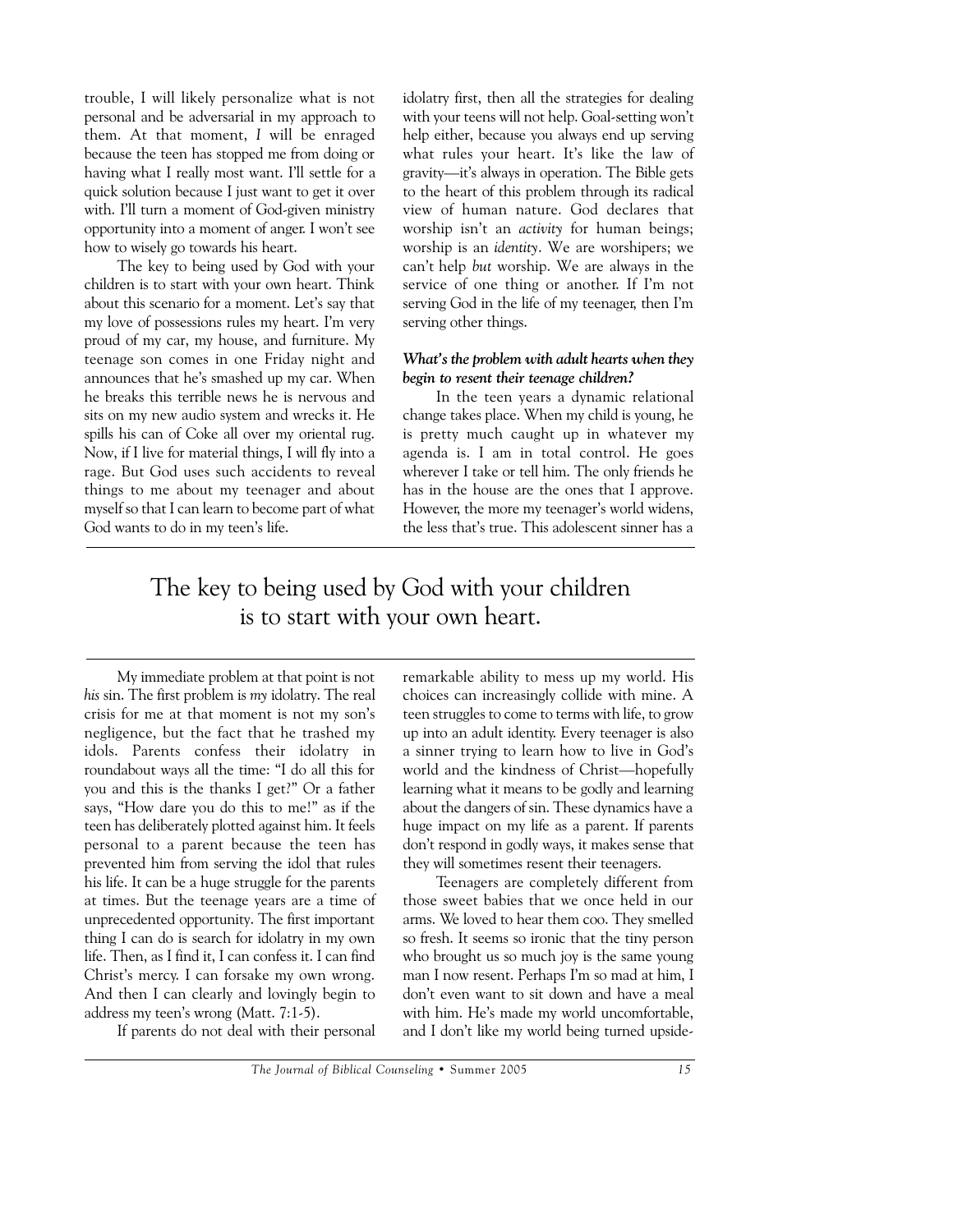down. I like a world that's predictable and controlled. I deeply resent the fact that I have lost my previous level of comfort and control.

When I get angry and frustrated with my teenager, it reveals the depth and consistency of my self-love, one of the horrible effects of sin. Paul reminds us that Jesus came that those "who live, should no longer live unto themselves but for Him who for their sakes died and was raised" (2 Cor. 5:15). Jesus says that selfishness expresses sin. Sin makes you self-absorbed.

What do I really want for my teens? Typically, I want pre-sanctified, self-parenting children! I want children I can take to a restaurant without being embarrassed. I want children who will do their homework without being nagged. I want an easy life for myself. Frankly, I never expected that becoming a parent meant I would have to lay my life down for my children. But that's exactly what God calls me to do. My redemption not only cost Christ His glory; it also cost Him His life. Christ models how I need to live as someone redeemed by costly love.

# *What sort of attitudes and approach should parents have when dealing with their teens?*

First, define "a successful life" in terms of family relationships, not career. The modern workplace has devalued the importance of family relationships. This trend began with the industrial revolution. Two hundred years ago, when industry was cottage-based, if the family was in crisis, the shop shut down to settle the problem because the family ran the business. But when you remove men from the home and relocate the place of work, all of a sudden industry begins to dictate lifestyle. What man today would call his boss and say, "I'm going to be two hours late because I'm sorting out a difficult problem in our home and it needs to be dealt with now." Instead, you say to your wife, "I can't talk about that now because I have to be on-time for work."

As work and family life became separate, men began to define success in terms of their performance on the job rather than on their success in the home. Now women also define success in terms of job performance. Sadly, our society rarely stresses the importance of family relationships when defining a successful life. But we need to. We must come to a position where we say, "Nothing that I will ever be or do will rival the importance of God's work in the formation of my children's souls. Nothing is more important than that. That demands some hard choices.

When I speak in churches, I often single out the men and challenge, "Some of you are so busy in your careers that you're seldom home, and when you are, you are so physically exhausted that you have nothing to offer your children. You don't even know your own kids. I offer a radical challenge to you. Go to your boss and ask for a demotion. Take less pay. Move out of that dream house and into a smaller one. Sell your brand new car and drive an older one. Be willing to do what God has called you to do in the life of your children." In a culture with twoincome families, increasingly that challenge must also be made to women who also sacrifice family for career.

I made that appeal at one home-school conference and it angered a man in the crowd, although I didn't know it at the time. Two years later he came over to me during a conference break. As he got closer, he began to weep. He said, "Two years ago I heard you give the challenge you just gave tonight and I got angry. I thought, *What right do you have to say that?* But I was haunted by your words. I thought, *He's speaking about me. My whole life is away from the home and I don't know my own kids.*

I finally went to my boss one morning and said, "I want to talk to you about my position." My boss said, "Look, we've advanced you as much and as fast as we can." And I said, "No, no, just hear me, I want a demotion." The boss looked startled. He asked, "What are you talking about?" I said, "The most important thing in my life is not this job. The most important thing is that God has given me five children. I'm His instrument in forming their souls. But right now, I don't even know my own kids."

The boss said, "I've never heard this kind of conversation before and I'll probably never hear it again. I'm very moved. We'll find you a position where you can work forty hours a week. You can punch in and punch out and have less responsibility. But I'm not going to be able to pay you enough." I said, "That's fine."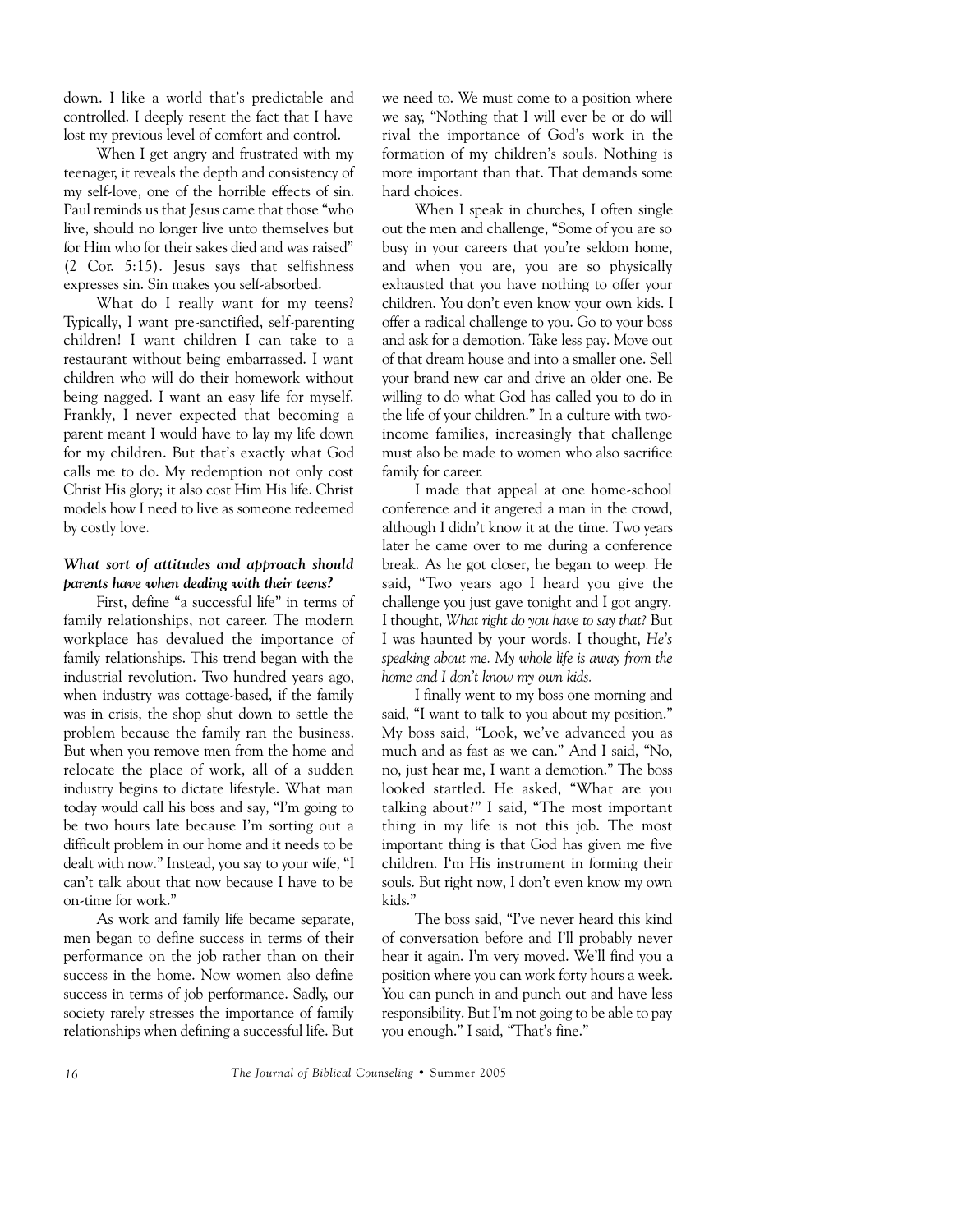We sold the house of our dreams, got rid of two luxury cars and bought a mini-van. It's been two years now, and not one of my kids has come to me and said "Dad, I wish we lived in a big house," or "Dad, I wish we had new cars." But over and over again they have come and said, "Dad, we've been having so much fun with you. It's great to have you around." Now, for the first time, I can say I know exactly where my children are. I know their hearts. I know what I need to be doing in their lives. I'm actually being a father."

There are obviously many other crucial attitudes, but I'd start with "make parenting a priority."

# *What are the most helpful ways to understand teenagers if we are to play a vital role in their spiritual development?*

The most helpful thing to remember is that your teenager is more like you than unlike

It's a whole different approach. The "I'm more righteous than you" approach closes down teenagers, just as it closes you down when some other person does that to you. The best way to understand a teen is to understand yourself.

# *How is the Bible helpful in preparing us to meet the challenge of the teenage years?*

The Bible is transcultural and transgenerational. We divide human beings into subcultures, believing that we are very different from one another. In some ways we might be, but the Bible casts its net in a way that catches everyone.

The Bible speaks to the typical struggles of young people in every culture. It works in a situation when a son says to his dad, "Father, I forgot to bed down the camel," and it works when a son says, "Dad, I forgot to put gas in the car." It spans generations. It's not hard to look at Scripture and realize that the Bible is right when

It's not hard to look at Scripture and realize that the Bible is right when it defines the typical struggles of a young person. Those struggles are opportunities for discerning parents.

you. Too often, we have this view that teenagers are a separate class of people, as though they're aliens who've dropped from the sky. But there are very few struggles in the life of my teenager that I don't recognize in my own heart as well. For instance, imagine my child has gotten into trouble because he's procrastinated on a school assignment and now he can't possibly get it done on time. Haven't I done the same thing? Of course, I have. And if I realize that, I can't come to him and say, "How dare you! How could you? In my day I would have never thought of doing this!" Instead, I come as a fellow sinner.

It's because of this that my dealings with him become based on the gospel rather than law. Here's my opportunity to point him to Christ. So I say: "Son, there's a rescue provided for us in the person and work of the Lord Jesus Christ. There's hope for both of us. I need it every bit as much as you do. And I stand with you. However, don't expect me to write a note to the teacher to get you out of the assignment."

it defines the typical struggles of a young person. Those struggles are opportunities for discerning parents.

The book of Proverbs is very clear in reminding us that teenagers don't usually hunger for wisdom and correction. I've never had one of my children say to me, "Dad, you are a really wise man. I love to sit at your feet and drink in your wisdom." Or, "Dad, when you correct me, you show me your love. Would you like to give me more correction?" Wisdom and teachability are crucial to pleasing God, and yet my teenager does not hunger for this.

Now I have my job description. It is to sell my teenager something that he is not seeking. I decide to do it by being a wise man. I want to show him that wisdom is a beautiful and wonderful thing. I want to sell wisdom to him so that he becomes a keen consumer. In each area of the teenage struggle there is wonderful opportunity.

Teenagers tend to be very legalistic. They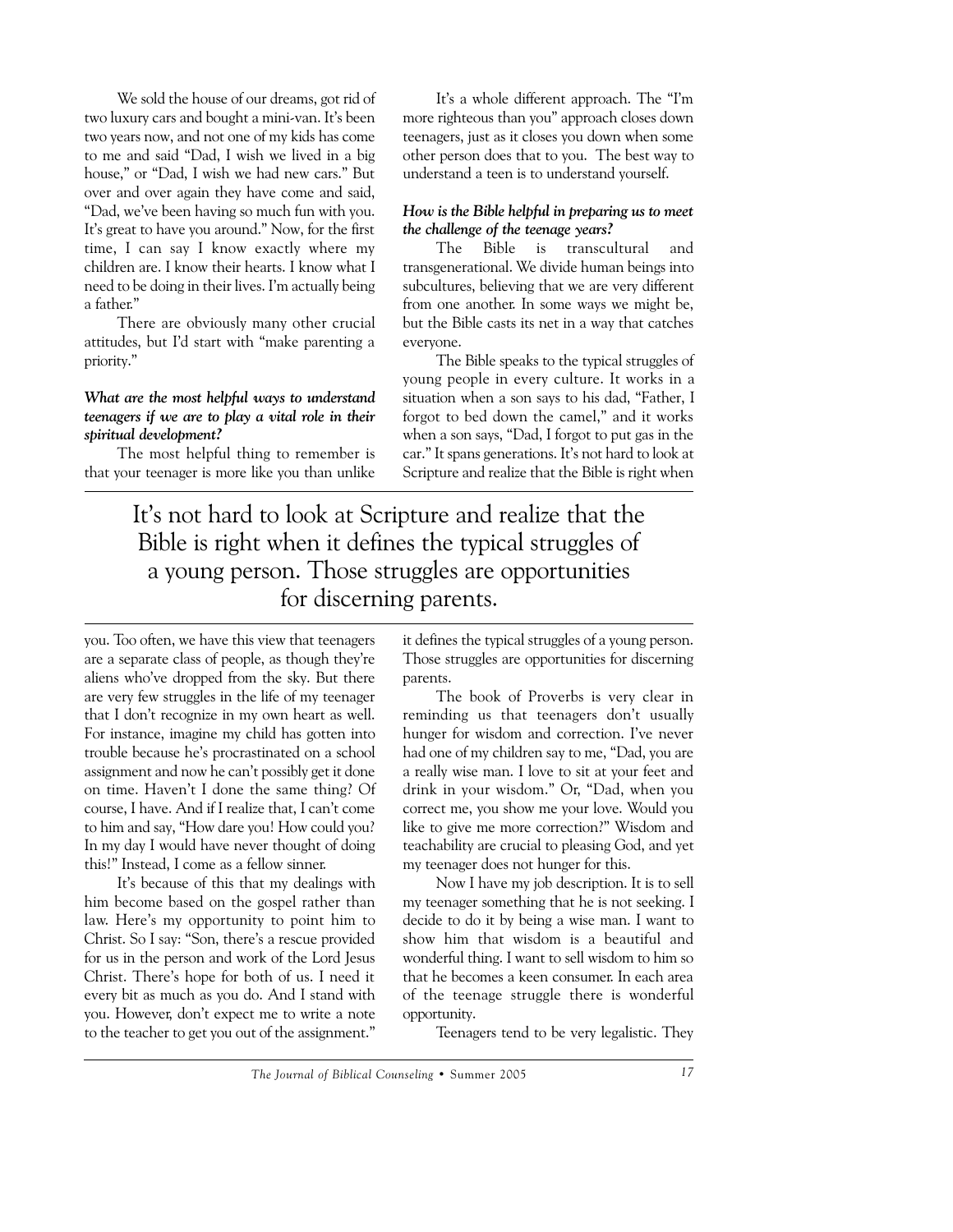see things in black and white. They love to debate the boundaries. They push hard to get what they want. They don't particularly love God's law. God's law is like a fence to them—it keeps them away from the good things they want. But you don't solve the problem of teenage legalism by debating where the boundary is. The child who presses his face against that fence believes a significant lie: the good stuff is out there but God and parents keep him from it. I want my teen to know that nothing he could possibly desire compares with wisdom.

> Blessed is the man who finds wisdom, the man who gains understanding, for she yields better returns than gold. She is more precious than rubies; nothing you desire can compare with her. Long life is in her right hand; in her left hand are riches and honor. Her ways are pleasant ways and all her paths are peace. She is a tree of life to those who embrace her; those who lay hold of her will be blessed. (Prov. 3:13-18)

Show your teen the glory of what God has called us to. Can you imagine living in a town where everybody was gentle and kind; no one ever stole; there were no such things as envy, murder or adultery; no one coveted; everyone was always patient? That's God's world! So in each one of those areas of teen struggle parents have wonderful opportunities.

The Bible is vital for dealing with teens. In the first few chapters of Proverbs, a father gives advice to his son. "Son, pay attention to my wisdom." "Son, give heed to my instruction." As a father, I decided to read the first eight chapters of Proverbs over and over again. I literally read those chapters hundreds of times. A number of repetitive themes rose to the surface. I know that if I have to repeat something several times to my children, it means I have identified a struggle within them. Likewise, the themes in Proverbs give us a wonderful picture of the typical temptations or struggles of a young person. And they give me a nice template for thinking about the kinds of things I am going to encounter as I go through my children's teen

years.

What should be the basic spiritual goals for parents in dealing with their teens? It's more than simply regulating their behavior. A lot of parenting is reactive. It's not goal-driven. Something comes up and I react to it. However, Scripture expects us to move well beyond reactive parenting. Scripture sets up deeper goals. When I help my teens deal with issues of dating, or use of the car, or behavior at school, their individual situation gives me a God-given opportunity to help them assess and change their heart goals. For each of my children, I have tried to look through the individual situation to the goal for their hearts that I hope to achieve.

One of these goals is to teach my child to understand and participate in the spiritual struggle. The Bible tells us that the most important things to happen in life are unseen. It also tells us that there's a real enemy who wants control of our hearts. That war goes on in every situation of life. I want my teenager to get beyond the surface level of clothes, friends, and sports in order to see the significance of sin and temptation in every situation of life.

What rules our hearts? Our idols. Teenagers need to be challenged about what governs them. Teens have three idols: appearance, possessions, and acceptance. I want to them to understand what is really going on in their hearts and lives.

# *How should we train our children to make a difference in our culture?*

When you try to squeeze the biblical worldview into a Western culture and value system, it just doesn't work. It's like trying to squeeze an elephant into a thimble. Parents become frustrated because they understand that something's wrong, but they just can't figure out what's not working.

The Bible gives us a culture. The Christian worldview is a culture of its own. And we're not just keeping our kids from doing bad things in the world's culture—such as taking drugs, having sex, getting drunk. We are trying to "enculturate" them in a different way. What does that look like? We focus on issues of identity: Who in the world am I? How do I define my identity? How do I look at material possessions? What defines success for me?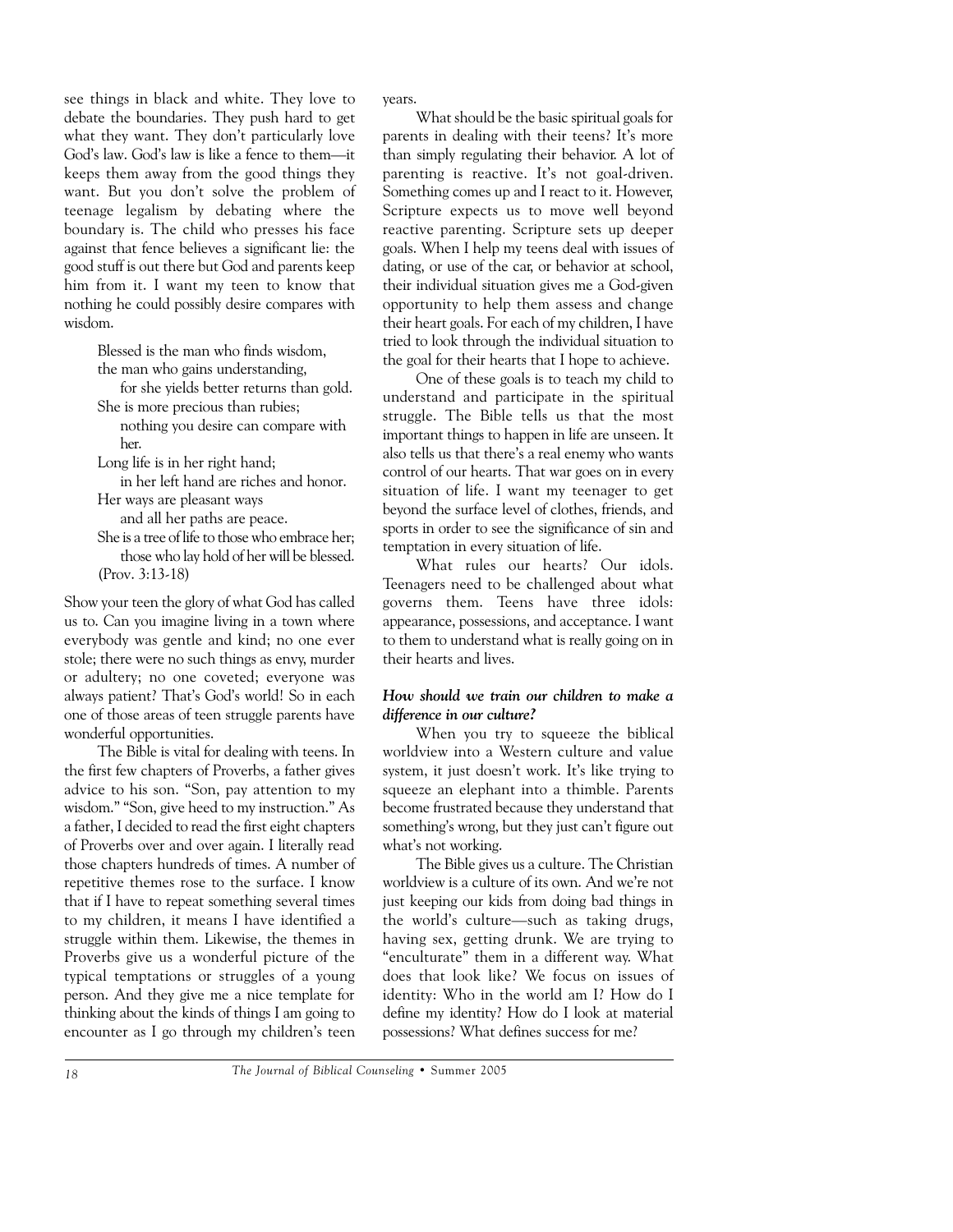The Bible's definition of success is to love God above all else and to love your neighbor as yourself. It certainly isn't the size of your house or the nameplate on your door at work. It's not how athletic or good looking you are. Those are not biblical indicators of success. In fact, you can have a life that is an unmitigated failure but be fabulously successful in the world's terms.

We have to redefine "success" for people. But I never get to live just in God's world; I live in the secondary realm of human culture. This has always been a struggle for the church. When Israel goes into the Promised Land, God warns them: "You're going to intermarry. You're going to do commerce with these people. You're going to worship their idols." And that's what happened. There was a huge cultural struggle.

It's not enough to train your children to live in isolation from the world. That is a fake safety and a selfish choice. God says He wants me *in* the world but not *of* it. Neither is it safe to assimilate, because then I become like everybody else. We have to be able to live the church car park so that it can be seen, and then we go in and sing songs of worship to what is supposed to be our God.

# *Why are Christian parents often frustrated in their efforts to cultivate a heart for God in their teenagers?*

Cultivating a heart for God in teenagers is the hardest work a human being could ever do. We must realise that there is no hope apart from Christ. If I could turn the human heart by the force of my voice, the strength of my personality, the logic of my argument, or the wisdom of my parenting strategies, then Jesus would never have needed to come. As a parent, I've hit something that I can't do by myself. It makes me angry. It frustrates me. It discourages me. I want an "instant fix." Just give me the three steps to producing godliness in kids. But the Bible doesn't do that. It doesn't give us a system of redemption; it gives us a Redeemer.

Here's the really scary news. No matter how righteously I act with my son, *he* must deal

# If I could turn the human heart by the force of my voice, the strength of my personality, the logic of my argument, or the wisdom of my parenting strategies, then Jesus would never have needed to come.

successfully within the culture without picking up its God-denying values.

I want to teach my kids to think in a Godcentered way and give them analytical skills to understand the culture. I want to help them recognize light from darkness. I want to show them where they can participate in society and where they must withdraw. My job is to start with my own kids and create a mini-culture at home. You see, it's not enough to be passive as a parent and say: "Well, at least my kids aren't doing the 'biggies' like dope and promiscuous sex." Our kids may look all right on the outside, but their hearts may be owned by the core values of the surrounding culture.

That happened to the children of Israel. They would do homage to Baal on their way to sacrifice to Jehovah. Sadly, we do the same things. We worship the Mercedes we drive to the worship services. We park it prominently in

with God or there won't be any hope for him. No matter how righteously I act with my daughter, *she* must deal with God or there won't be any hope for her. I can't do that for them. What I do in my frustration is try to do God's job with my kids. I try to force my child. I put guilt on him. I think of everything I can do to change him. I forget that only God can turn the heart. At some point, I must realise as a parent that my children must internalize this or they will never turn out to actually love and need God. Parents must accept their helplessness. Then they'll quit trying to be God and start being His instrument.

Sometimes I engage in conversational overkill with my teens because I'm trying to do God's job. When we do this we make our kids very angry. We exasperate them and push them into bitterness. I once had a father in my office who firmly grasped his son's face with his hand and said, "If it's the last thing I ever do, I'm